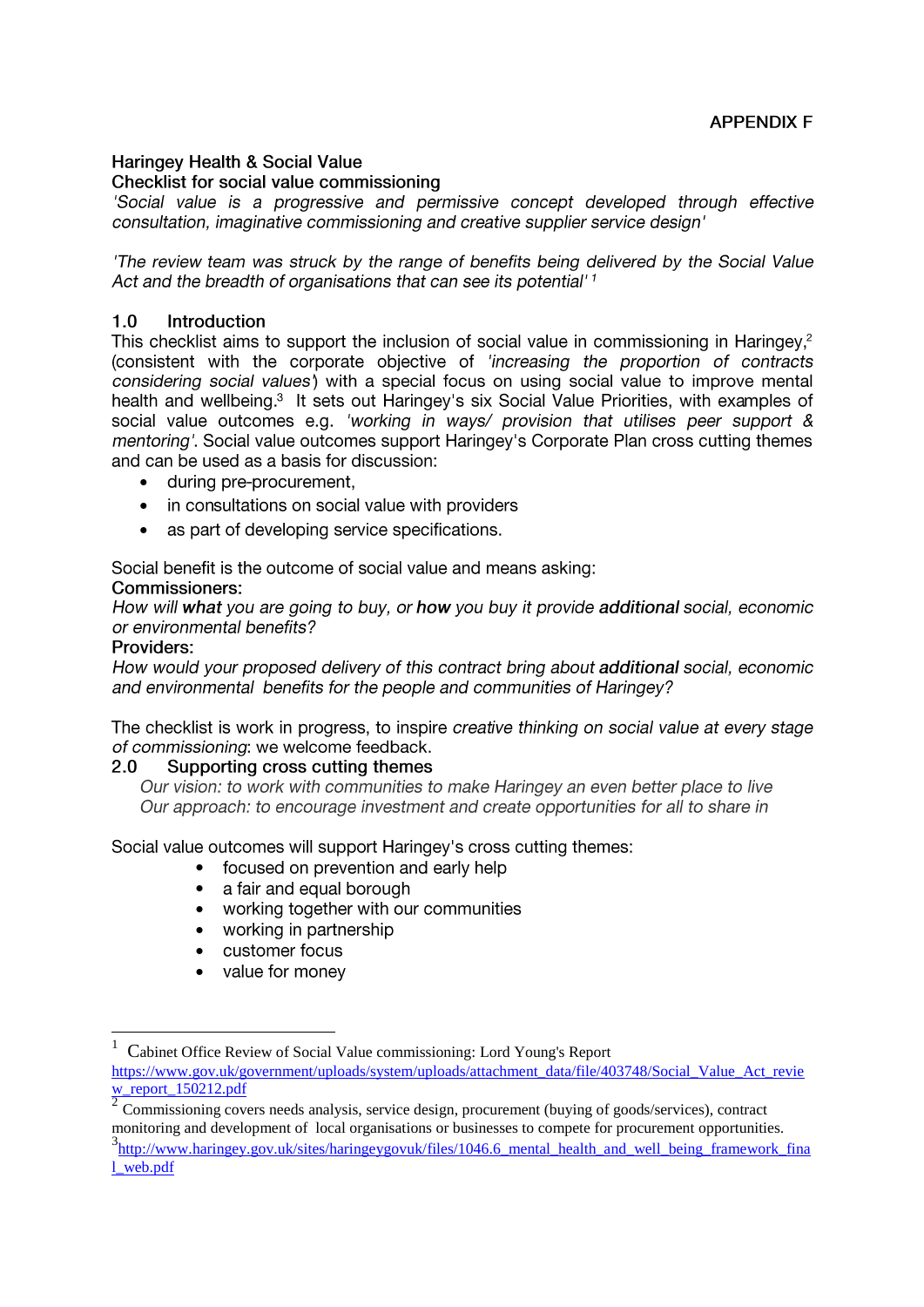and should be:

- relevant to Haringey's strategic objectives (Corporate Plan & Health & Well-being Strategy (important for reducing the risk of legal challenge)
- address Haringey's particular needs e.g. gang crime, high youth unemployment, unaffordable rents
- relevant to the goods/services being procured  $\bullet$

#### $2.1$ Enablement

Social value also contributes to Haringey's commitment to an enablement<sup>4</sup> approach to supporting people with mental health problems, with a strong focus on strengthening sources of support, resources, activities, skills & opportunities (across all sectors & services e.g. housing, employment, sports & leisure, primary care) that enable people to stay well.

#### $3.0$ Pre-procurement steps

- $\bullet$ Re-imagining a service - what else can we achieve e.g. making links between procurement across a range of areas; delivering a service in a way that will save money for other parts of the Council/public sector
- Pre-market engagement/competitive dialogue: finding out what the local market can  $\bullet$ provide, where social value is a natural adjunct to what an organisation does anyway, inviting creative thinking, discussion and ideas about social value outcomes
- Working with broader range of providers: checking whether the procurement  $\bullet$ process excludes certain providers

#### $4.0$ Haringey's social value priorities

The commissioner might describe the kinds of outcomes they are looking for in the service specification, but leave bidders to suggest specific ways of achieving these outcomes.<sup>5</sup>

#### $4.1$ Early help and prevention

People have access to early support to prevent problems or escalation of issues with community knowledge and capacity to support an early help approach, delivered through Working in ways/provision that

- $\checkmark$  averts/reduces risk of crisis: supports recovery e.g. enablement, tenancy support
- $\checkmark$  addresses underlying issues e.g. family breakdown, drug & alcohol abuse, debt
- $\checkmark$  supports parenting/family life/needs of carers/home learning environment
- $\checkmark$  signposts/connects with debt/financial education/housing/welfare support
- $\checkmark$  reduces avoidable admissions to hospital/delayed discharge
- $\checkmark$  engages communities in wellbeing and resilience
- $\checkmark$  strengthens awareness of and links to sources of community support

#### $4.2$ Local employment

1

People have opportunities for training, skills and support to find and keep good quality employment, with increased employment of people with mental health problems, delivered through:

 $\checkmark$ provision of training/skills/volunteering/employment for those facing greatest barriers (people with mental health problems, disabilities, ex-offenders)

<sup>4</sup> https://behenablement.wordpress.com/

<sup>&</sup>lt;sup>5</sup> For further inspiration and practical ideas see Croydon social value toolkit <https://www.croydon.gov.uk/sites/default/files/articles/downloads/socialvalue.pdf>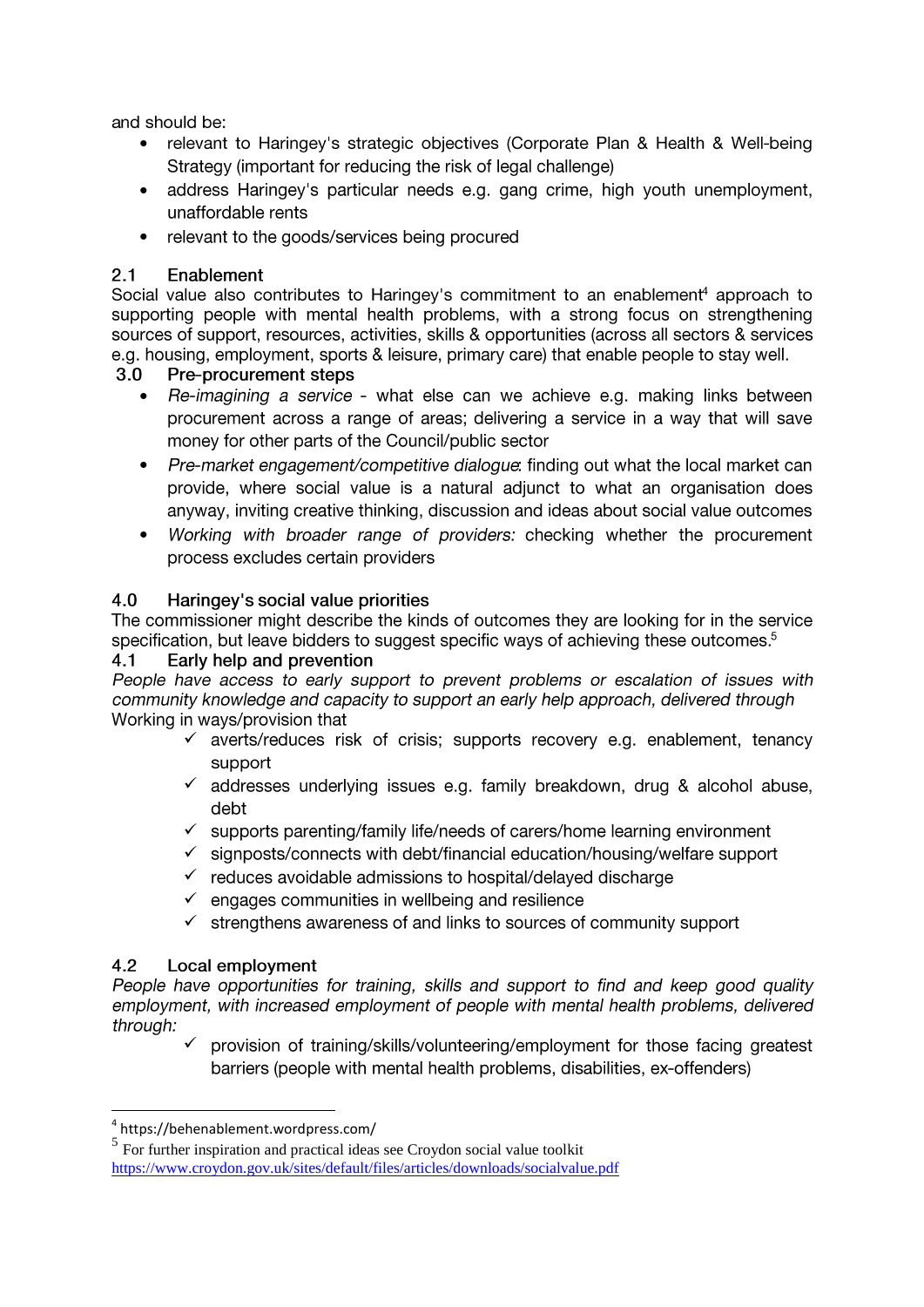- $\checkmark$  opening up opportunities for young people e.g. curriculum support in schools
- $\checkmark$  provision of pathway activities e.g. volunteering, education, arts and creativity
- $\checkmark$  workplace policies supporting work-life balance/carers e.g. flexible working
- $\checkmark$  opportunities for individual placement support in workplaces
- $\checkmark$  use of local businesses/social enterprises in the local supply chain

#### 4.3 **Healthy life expectancy**

People have knowledge, information, opportunities and support to improve their health and wellbeing and to influence factors that affect their health, delivered through:

- $\checkmark$  health promotion opportunities for most at risk/excluded: people with SMI; homeless:
- $\checkmark$  opportunities for physical activity/improved access
- ✓ opportunities for healthy eating/affordable healthy food/cooking skills
- $\checkmark$  opportunities/training for communities to deliver themselves where this might increase uptake
- $\checkmark$  activities that bring people together (enhance sense of belonging, someone to turn to) - independent, active and socially connected
- $\checkmark$  provision that supports increased basic skills (literacy & numeracy)

#### $4.4$ Equity & social inclusion

People with mental health problems experience better health, quality of life & independence and fewer barriers to achieving their goals, delivered through:

Working in ways/provision that:

- $\checkmark$  identifies, utilises & develops assets/aspirations of disadvantaged groups
- $\checkmark$  increases engagement, participation, empowerment & influence of disadvantaged groups
- $\checkmark$  provides additional opportunities/added value for individuals or groups facing greater social or economic barriers
- $\checkmark$  increases access of most disadvantaged & excluded e.g. financial inclusion, access to services, access to leisure, culture, sport, training, learning
- $\checkmark$  reduces stigma and isolation e.g. supported self-help; befriending
- $\checkmark$  utilises peer support  $8<sub>1</sub>$ mentoring  $\overline{10}$ connect people/groups/services/sectors
- $\checkmark$  actively involves those who use the service

#### $4.5$ **Building strong communities**

People feel connected, involved, rich in networks and able to contribute in their communities, with increased participation among those who have been least represented in the past, delivered through:

Working in ways/provision that:

- $\checkmark$  maps assets and adopts asset based community development approaches
- $\checkmark$  increases partnerships with & builds skills, capacity, leadership of VCSE e.g. business support/facilities for community use
- $\checkmark$  builds capacity for co-production e.g. involving target group (young offenders, people with learning disabilities, carers, residents, service users)
- $\checkmark$  reduces crime/anti-social behaviour
- $\checkmark$  inspires and involves young people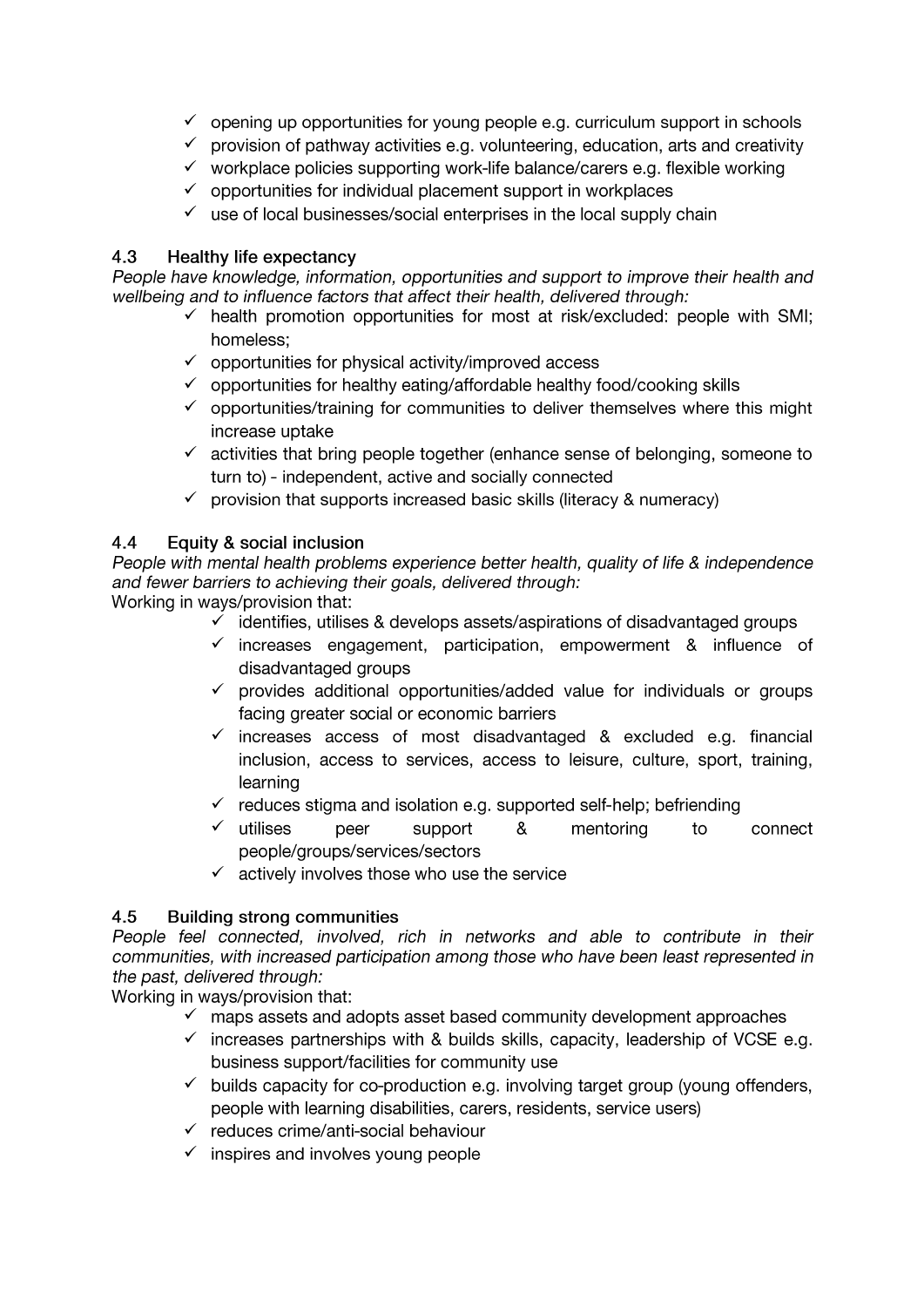- $\checkmark$  channels profits/resources into philanthropy/community trust/sponsor awards/ contributes 'in kind' e.g. to time bank
- $\checkmark$  adds value to the local community e.g. staff volunteering, sharing facilities, complementary services delivered to community

#### $4.6$ Sustainable environment

People enjoy, take pride in and contribute to keeping their neighbourhood safe and improving their environment, delivered through

- mimproving opportunities to making most of/increasing access to Haringey's green spaces/open spaces
- $\checkmark$  recycling e.g refurbishing household items for low incomes households
- $\checkmark$  environmental education

#### $5.0$ Measuring

1

The development of social value measures is ongoing<sup>6</sup> and includes: SROI (social return on investment); Subjective Wellbeing/satisfaction measures; Cost benefit analysis.

<sup>&</sup>lt;sup>6</sup> Online hub for free impact measurement tools and resources http://inspiringimpact.org/listings/; social value hub *http://socialvaluehub.org.uk/*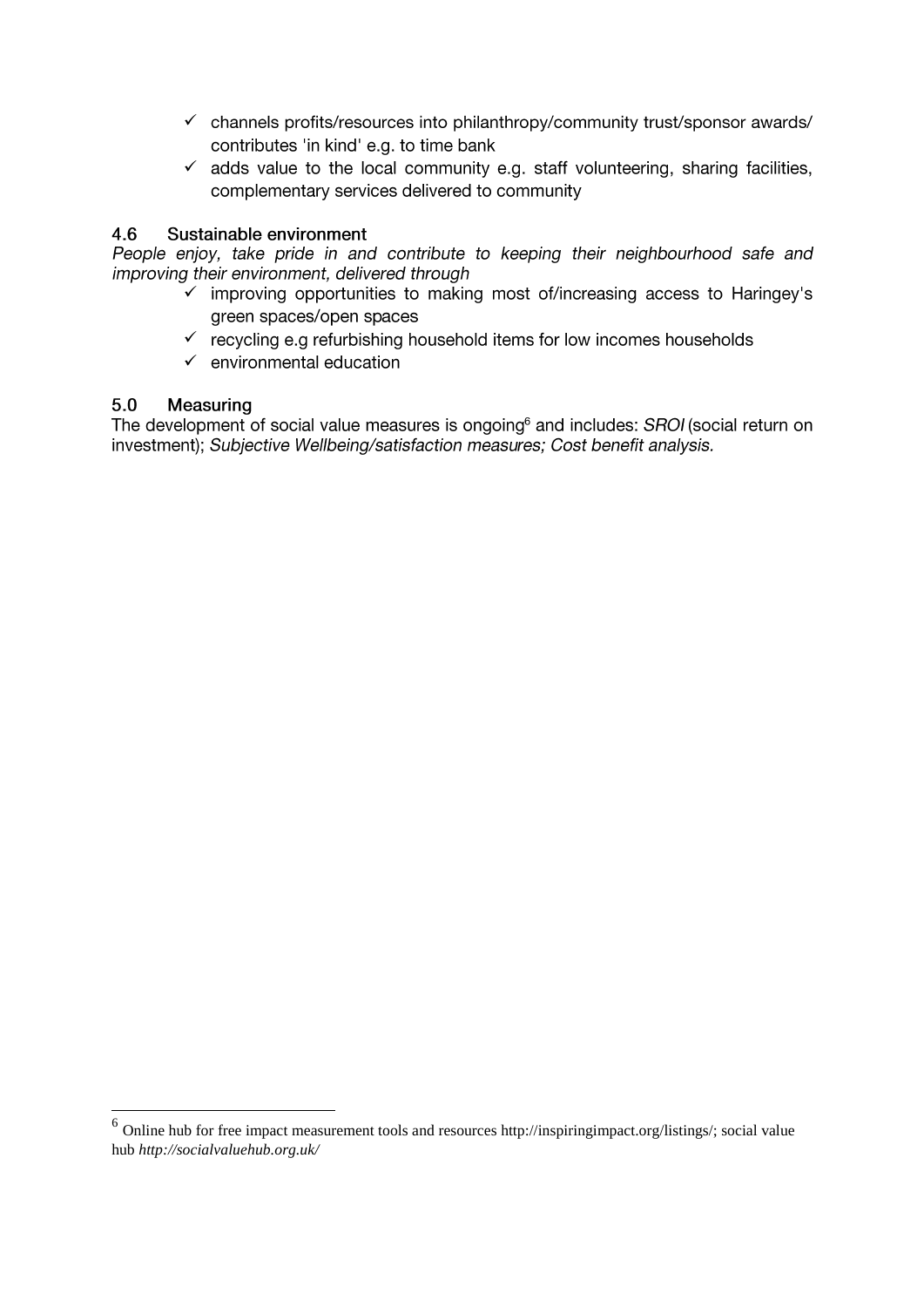# **Draft Haringey Social Value Framework**